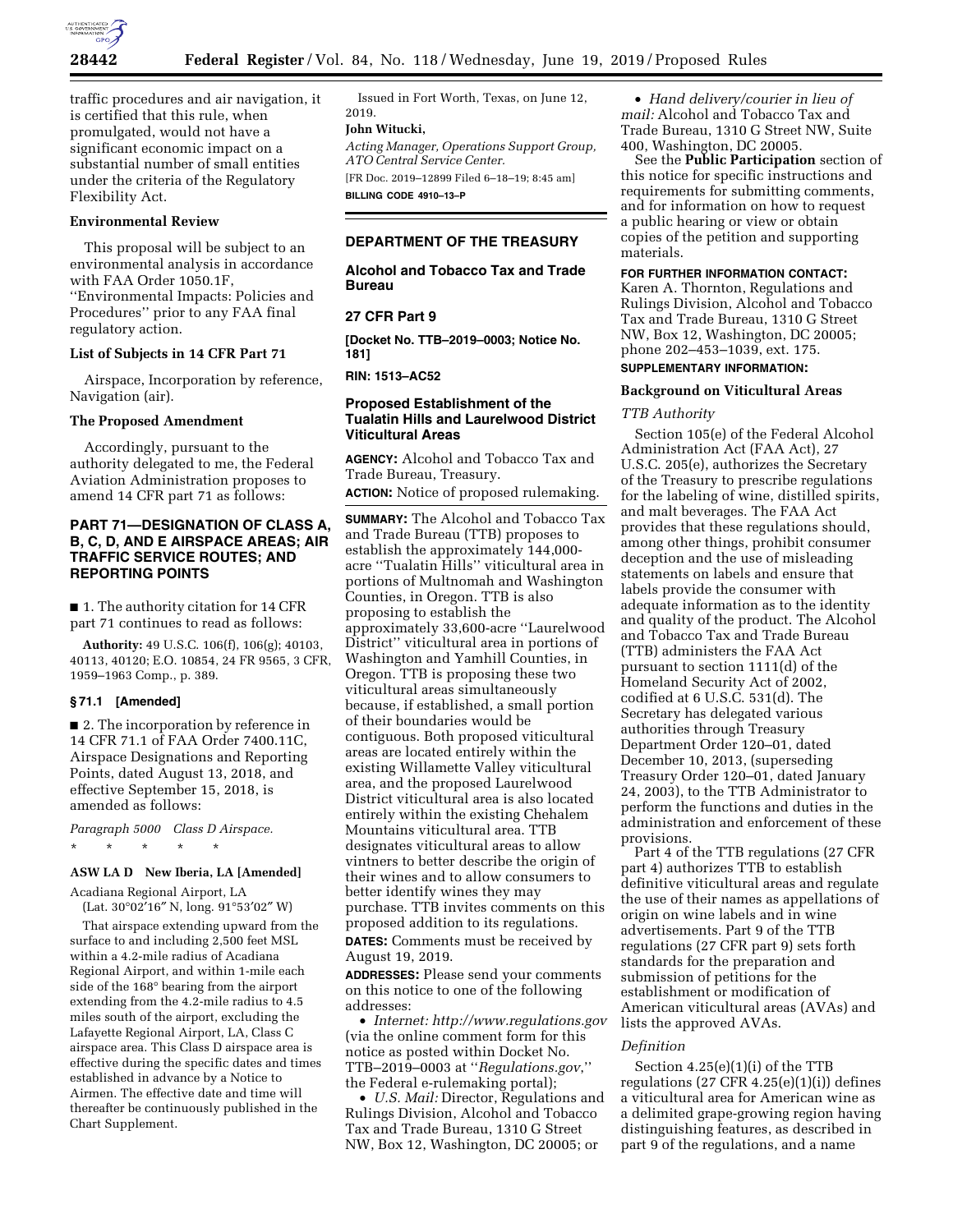and a delineated boundary, as established in part 9 of the regulations. These designations allow vintners and consumers to attribute a given quality, reputation, or other characteristic of a wine made from grapes grown in an area to the wine's geographic origin. The establishment of AVAs allows vintners to describe more accurately the origin of their wines to consumers and helps consumers to identify wines they may purchase. Establishment of an AVA is neither an approval nor an endorsement by TTB of the wine produced in that area.

## *Requirements*

Section 4.25(e)(2) of the TTB regulations (27 CFR 4.25(e)(2)) outlines the procedure for proposing an AVA and provides that any interested party may petition TTB to establish a grapegrowing region as an AVA. Section 9.12 of the TTB regulations (27 CFR 9.12) prescribes the standards for petitions for the establishment or modification of AVAs. Petitions to establish an AVA must include the following:

• Evidence that the area within the proposed AVA boundary is nationally or locally known by the AVA name specified in the petition;

• An explanation of the basis for defining the boundary of the proposed AVA;

• A narrative description of the features of the proposed AVA affecting viticulture, such as climate, geology, soils, physical features, and elevation, that make the proposed AVA distinctive and distinguish it from adjacent areas outside the proposed AVA;

• The appropriate United States Geological Survey (USGS) map(s) showing the location of the proposed AVA, with the boundary of the proposed AVA clearly drawn thereon;

• An explanation of the proposed AVA is sufficiently distinct from an existing AVA so as to warrant separate recognition, if the proposed AVA is to be established within, or overlapping, an existing AVA; and

• A detailed narrative description of the proposed AVA boundary based on USGS map markings.

## **Tualatin Hills Petition**

TTB received a petition from Rudolf Marchesi, president of Montinore Estate, Alfredo Apolloni, owner and winemaker of Apolloni Vineyards, and Mike Kuenz, general manager of David Hill Vineyard and Winery, on behalf of themselves and other local grape growers and vintners, proposing the establishment of the ''Tualatin Hills'' AVA.

The proposed Tualatin Hills AVA is located west of the city of Portland and lies entirely within the established Willamette Valley AVA (27 CFR 9.90). If established, the proposed Tualatin Hills AVA would also share a small portion of its southeastern boundary with a small portion of the northwestern boundary of the proposed Laurelwood District AVA. The proposed AVA covers approximately 144,000 acres and contains 21 wineries and 33 commercially-producing vineyards that cover a total of approximately 860.5 acres.

The distinguishing features of the proposed Tualatin Hills AVA are its soils, elevation, and climate. Unless otherwise noted, all information and data pertaining to the proposed AVA contained in this document are from the petition for the proposed Tualatin Hills AVA and its supporting exhibits.

#### *Name Evidence*

The proposed Tualatin Hills AVA is a region of upland hills within the Tualatin River watershed in northwestern Oregon. The petition provided evidence that the region is commonly referred to as the ''Tualatin Hills.'' For example, a hiking trail in the region is called the Tualatin Hills Nature Park Loop. The petition also states that the Tualatin Hills Nature Park, the Tualatin Hills Parks and Recreation District, and Tualatin Hills Christian Church serve the proposed AVA. Finally, several sporting organizations serving the region use the name ''Tualatin Hills,'' including the Tualatin Hills Junior Soccer League, the Tualatin Hills Barracudas adult swim team, the Tualatin Hills Water Polo Club, the former Tualatin Hills Tennis Center, and the Tualatin Hills Dive Club.

#### *Boundary Evidence*

The proposed Tualatin Hills AVA is a roughly C-shaped region of hills west of Portland, Oregon, in the hills of the Tualatin River watershed. According to the petition, the proposed AVA's boundaries are drawn to separate the proposed AVA from regions with different soils, elevations, and climate. The proposed northern and western boundaries follow the 1,000-foot elevation contour and separate the proposed AVA from the higher elevations within the Coast Range. The proposed northern and western boundaries also coincide with the boundary of the established Willamette Valley AVA. The southern and southeastern boundaries are drawn to exclude the established Chehalem Mountains AVA (27 CFR 9.205), which

contains higher elevations and a greater concentration of sedimentary, alluvial, and volcanic soils than the proposed AVA. The southeastern boundary also separates the proposed Tualatin Hills AVA from the proposed Laurelwood District AVA. The eastern boundary separates the proposed Tualatin Hills AVA from the heavily urbanized regions of metro Portland. Additionally, the region east of the proposed AVA has generally lower elevations and flatter topography, as well as deep alluvial soils that are different from the soils of the proposed AVA.

#### *Distinguishing Features*

The distinguishing features of the proposed Tualatin Hills AVA are its soils, elevation, and climate.

#### Soils

The petition states that the soils of the proposed Tualatin Hills AVA are primarily Laurelwood soils and similar associated types, with almost no exposed volcanic or marine sedimentary soil types.<sup>1</sup> The Laurelwood and associated soils are unique to the northwestern portion of the established Willamette Valley AVA, which includes the proposed Tualatin Hills AVA. According to the petition, the only place outside the proposed AVA where Laurelwood soils occur is on the northeast-facing slopes of the established Chehalem Mountains AVA, within the proposed Laurelwood District AVA. However, the petition notes that the Laurelwood soils within the Chehalem Mountains AVA are frequently mixed with volcanic, sedimentary, and alluvial soils.

Laurelwood soils are formed from weathered basalt combined with windblown silt known as loess. The soils are fine, silty soils with no rocks and generally have low levels of organic material and a high clay content. The soils are considered to be moderately fertile and, therefore, do not promote overly vigorous vine growth. The soils reach depths of up to 100 feet. The depth of the soils, combined with the high clay content, reduces the need for irrigation in most vineyards within the proposed AVA.

Laurelwood soils also contain small, round iron manganese structures called "pisolites," which range in size from a grain of sand to a pea. These pisolites are found only in Laurelwood soils and, according to the petition, affect the taste and smell of wines. For example, the

<sup>1</sup>*See* Petition to create the Laurelwood District American Viticultural Area, Appendices 2–3 and Figure 2, available for review in the docket for this rulemaking at ''*Regulations.gov*'' (These materials contain analyses of Laurelwood soil).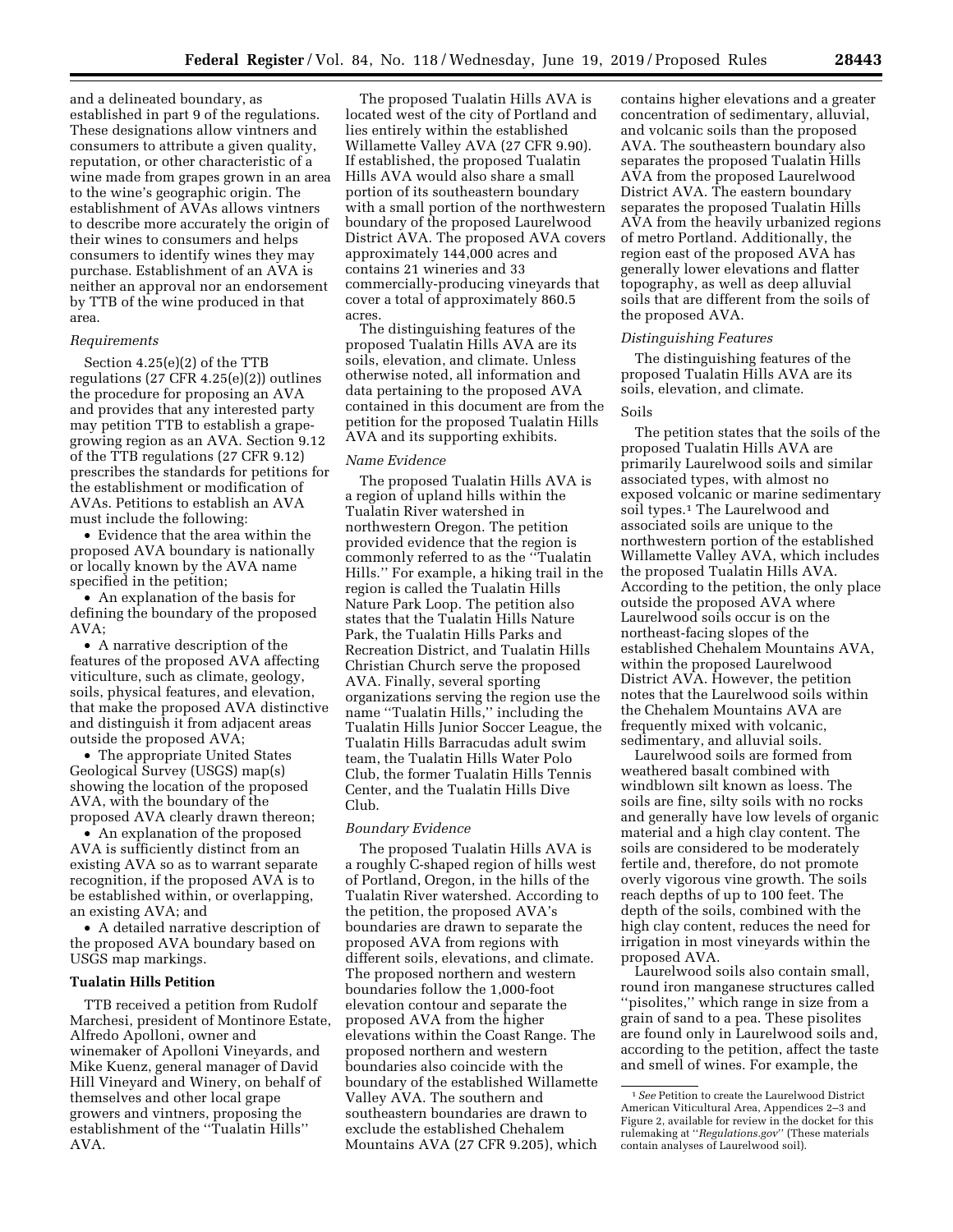petition asserts that the pisolites contribute to the rose-petal aroma of Pinot Noir wines made from grapes grown in the Laurelwood soils of the proposed AVA.

To the north of the proposed Tualatin Hills AVA, the soils formed primarily from volcanic material from eruptions near the Oregon-Washington-Idaho border between 6 and 17 million years ago and contain very little loess and no Laurelwood series soils. West of the proposed AVA, the soils are primarily Coastal sediment soils originating from volcanic soils and marine uplifted soils that formed 50 million years ago. To the south of the proposed AVA within the established Chehalem Mountains AVA, the soils are also formed primarily from marine sediments, although the soils are sometimes striated with older decomposing basalt and volcanic materials. To the east of the proposed AVA, the soils are primarily formed from Columbia River basalt and sedimentary materials.

## Elevation

The proposed Tualatin Hills AVA is located in the upland hills of the Tualatin River watershed and encompasses elevations between 200 and 1,000 feet. According to the petition, 1,000 feet is generally considered the upper limit for growing commercial wine grapes in this region of Oregon, and there are very few commercial vineyards above that elevation. At higher elevations, there is a danger of late spring frosts, which can delay bud break and damage new growth, as well as a danger of early fall frosts, which can damage fruit that has not been harvested. The petition notes that the 1,000-foot elevation contour also corresponds to the boundary of the established Willamette Valley AVA, which shares a portion of its boundary with the proposed AVA.

The boundaries of the proposed AVA were drawn to exclude elevations below 200 feet because, according to the petition, the lower elevations have characteristics that are significantly different from those of the proposed AVA. For instance, soils in the surrounding regions with elevations below 200 feet are alluvial, rather than loess. As a result, the soils below 200 feet are generally higher in fertility and less well-drained than the soils within the proposed AVA. Highly fertile soils can cause overly vigorous vine growth, and poorly drained soils can promote the growth of mold and mildew on the vines. Furthermore, the petition states that elevations below 200 feet are relatively flat and thus experience less air movement than the surrounding

higher elevations. Cold air can drain from the hillsides, reducing the risk of frost in hillside vineyards, but the cold air will pool in the lower, flatter regions and increase the risk of frost there. Additionally, air moving down the hillsides can also prevent the growth of mold and mildew on hillside vineyards by drying excess moisture from the vines.

The proposed AVA is surrounded to the north and west by the higher elevations of the Coastal Range. Elevations typically exceed 1,000 feet in these regions. To the east of the proposed AVA is the broad, flat plain of the Tualatin River Valley, where elevations are generally below 200 feet. The petition notes that there is a small region between the northeast corner and the southeast corner of the proposed AVA that has similar elevations to the proposed AVA. However, this region was not included in the proposed AVA because it is within the urban development zone of metro Portland and is currently used for commercial and residential buildings and public parks; there is no commercial viticulture in this area. To the south and southeast of the proposed AVA are the Chehalem Mountains, which includes elevations of over 1,000 feet and, according to the petition, is considered to be a separate, distinct landform from the uplands within the proposed Tualatin Hills AVA.

## **Climate** 2

The proposed Tualatin Hills AVA is located in the rain shadow of the Oregon Coast Range (Coast Range). According to the petition, the higher elevations of the Coast Range create a buffer to the maritime influences of the Pacific Ocean, which is approximately 45 miles west of the proposed AVA. As a result, the proposed AVA receives less rainfall annually than the regions to the north and west, which are more exposed to the moisture-laden marine air. Forest Grove, Oregon, which is located roughly in the center of the proposed AVA, receives an average of 43.67 inches of rainfall annually, while St. Helens to the north of the proposed AVA receives 50 inches, and Tillamook State Forest to the west of the proposed AVA receives 87.99 inches. Portland, which is approximately 30 miles east of the proposed AVA and farther within the rain shadow of the Coast Range, receives slightly less rainfall than the proposed AVA, averaging 41.96 inches.

McMinnville, which is approximately 20 miles south of the proposed AVA, has an average annual rainfall amount of 42.15 inches. The petition states that without the sheltering effect of the Coast Range, rainfall amounts in the proposed AVA would be similar to those of the regions to the west and north. Excessively high rainfall amounts can promote the growth of mold and mildew, which can seriously damage grape vines.

The petition also discussed the diurnal temperature variations that occur within the proposed AVA and the surrounding regions. Diurnal temperature variation is the difference between the daytime high temperature and the nighttime low temperature. The proposed Tualatin Hills AVA has an average growing season diurnal variation of 23.75 degrees Fahrenheit (F). The regions to the north, east, and west of the proposed AVA have lower diurnal temperature variations, averaging 20.79, 20.13, and 19.13 degrees F, respectively. The region to the south has a higher average diurnal variation, with 25.63 degrees F.

According to the petition, diurnal temperature variations during the growing season have an effect on viticulture. Sugar levels increase and acid levels decrease in grapes as daytime temperatures increase. If ripening progresses too quickly due to high daytime temperatures, the desired sugar and acid levels could be reached before the flavor and aroma compounds in the grapes have fully developed. If nighttime temperatures remain high, the process of sugar development and acid loss will continue at night. However, a drop in nighttime temperatures will stop or slow the process of sugar development and acid loss, allowing the grapes more time to develop the flavor and aroma compounds. The greater the drop in temperatures, the more the sugar development and acid loss will slow. The petition states that the diurnal temperature differences in the proposed AVA are well suited for growing Pinot Noir, which is the most commonly grown grape varietal in the proposed AVA and requires a long ripening period in order to fully develop its flavor and aroma compounds.

#### *Summary of Distinguishing Features*

In summary, the soils, elevation, and climate of the proposed Tualatin Hills AVA distinguish it from the surrounding regions. The proposed AVA is characterized by Laurelwood soils and similar associated types and a lack of exposed volcanic or marine sedimentary soils. Although Laurelwood soils are present outside of

<sup>2</sup>Climate data gathered from 1981–2010 climate normals, which were the most recent climate normals available at the time the petition was submitted.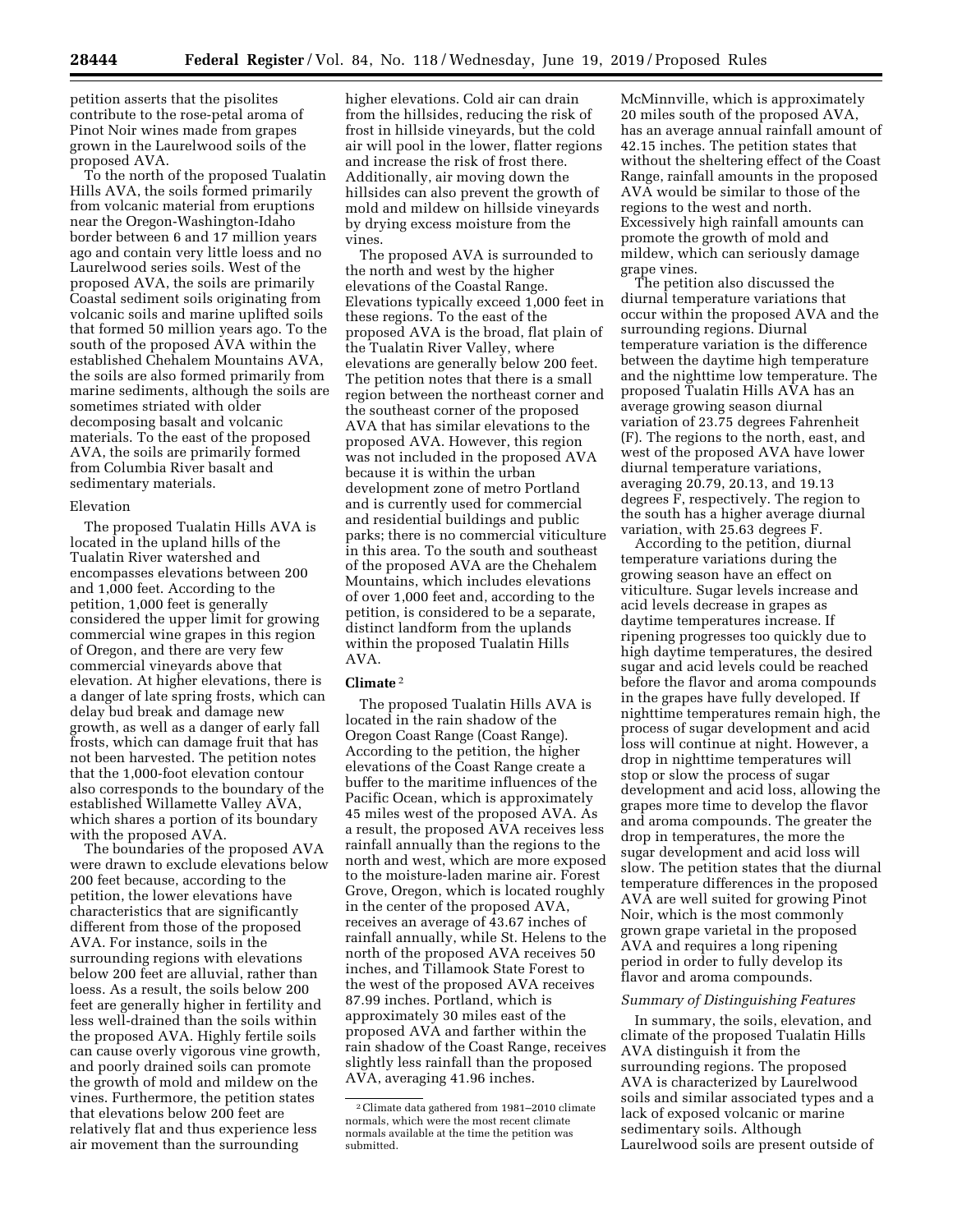the proposed AVA, within the Chehalem Mountain range, they are typically mixed with volcanic and sedimentary soils. The elevations of the proposed AVA are between 200 and 1,000 feet, while the regions to the west, north, southeast, and south are higher and the region to the east is lower. Finally, the climate of the proposed AVA is distinguishable from that of the surrounding regions. The proposed AVA receives less annual rainfall than the regions to the north and west, and more rainfall than the regions to the east and south. The average growing season diurnal temperature variations within the proposed AVA are higher than those of each of the surrounding regions except the region to the south.

## *Comparison of the Proposed Tualatin Hills AVA to the Existing Willamette Valley AVA*

T.D. ATF–162, which published in the **Federal Register** on December 1, 1983 (48 FR 232, as amended by T.D. TTB–134, 81 FR 11112, March 3, 2016), established the Willamette Valley AVA in northwestern Oregon (27 CFR 9.90). The Willamette Valley AVA is described in T.D. ATF–162 as a large basin surrounded by mountains to the east, south, and west, and by the Columbia River to the north. Within the Willamette Valley AVA, elevations generally do not exceed 1,000 feet. Temperatures are mild, with annual summer temperatures averaging 68 degrees F and winter temperatures averaging 40 degrees F. Annual rainfall amounts within the Willamette Valley AVA average 40 inches. Soils within the AVA are silty loams and clay loams.

The proposed Tualatin Hills AVA is located in the northwestern portion of the Willamette Valley AVA and shares some broad characteristics with the established AVA. For example, elevations within the proposed AVA are generally below 1,000 feet. Average annual high and low temperatures are also within the ranges found in the Willamette Valley AVA. Finally, the soils of the proposed AVA contain silt and clay.

However, the proposed AVA also has characteristics that are distinct from the Willamette Valley AVA. For example, the Laurelwood soils and associated soil series are the predominant soils of the proposed AVA and are not found in significant amounts elsewhere in the Willamette Valley AVA. Additionally, the proposed AVA is comprised mainly of rolling hills and lacks the large valley floors that are a major feature of the Willamette Valley AVA. Finally, annual rainfall amounts within the proposed Tualatin Hills AVA are slightly higher

than the average amount for the Willamette Valley AVA in general.

## **Laurelwood District Petition**

TTB received a petition from Luisa Ponzi, president of Ponzi Vineyards, Maria Ponzi, winemaker of Ponzi Vineyards, and Kevin Johnson, winemaker of Dion Vineyards, on behalf of themselves and other local grape growers and vintners, proposing the establishment of the ''Laurelwood'' AVA. However, at the request of TTB, the petitioners agreed to add the word ''District'' to the proposed name, in order to avoid a potential impact on current label holders who are using ''Laurelwood'' as a brand name or fanciful name on their wine labels.

The proposed Laurelwood District AVA is located west of the city of Portland and lies entirely within the established Willamette Valley AVA and the established Chehalem Mountains AVA. If established, the proposed Laurelwood District AVA would also share a small portion of its northwestern boundary with a portion of the southeastern boundary of the proposed Tualatin Hills AVA. The proposed Laurelwood District AVA covers approximately 33,600 acres and contains 25 wineries and approximately 70 commercially-producing vineyards that cover a total of approximately 975 acres.

The proposed Laurelwood District AVA has a roughly oblong shape and is oriented along a northwest-to-southeast axis. The distinguishing feature of the proposed AVA is its soils. Unless otherwise noted, all information and data pertaining to the proposed AVA contained in this document are from the petition for the proposed Laurelwood District AVA and its supporting exhibits.

## *Name Evidence*

The unincorporated town of Laurelwood is adjacent to the western boundary of the proposed Laurelwood District AVA. Although the town of Laurelwood is not within the proposed AVA, the name Laurelwood has become associated with a larger region, including the region of the proposed AVA. For example, the ''Ananda Center at Laurelwood'' retreat, which is located in the community of Laurelwood, describes its location as ''[w]ithin minutes of Laurelwood Valley,'' 3 suggesting that the region known as ''Laurelwood'' encompasses more than just the town. Furthermore, the

proposed AVA is served by the Laurelwood Academy Water Cooperative,4 and Laurelwood Road is located within the proposed AVA. A real estate listing included with the petition advertises houses ''in peaceful Laurelwood valley,'' 5 and a separate real estate listing makes reference to ''the peaceful community of Laurelwood."<sup>6</sup> Finally, one of the U.S.G.S. quadrangle maps used to create the boundary of the proposed AVA is titled ''Laurelwood.''

The petition notes that the community of Laurelwood also gives its name to the primary soil series within the proposed AVA, the Laurelwood soil series. The petition includes an excerpt from a soil survey of Washington County, Oregon, which notes that a ''[r]epresentative profile of Laurelwood silt loam'' is ''located at the top of Iowa Hill.'' Iowa Hill is located within the northern portion of the proposed Laurelwood District AVA. The petition goes on to say that the pervasiveness of Laurelwood soils within the proposed AVA is the primary reason the region is known to those in the wine industry as ''Laurelwood.'' As evidence, the petition included a 2016 pamphlet from a trade tasting featuring wines from the Chehalem Mountains AVA, which contains a map that divides the AVA into several sub-regions—including a region called ''Laurelwood'' that encompasses the proposed AVA. The petition also included excerpts from several articles describing the importance of Laurelwood soil to vineyard owners within the proposed AVA and the effects of the soil on the resulting wines. Finally, the petition included wine labels and wine trade notes from several wineries within the proposed AVA, including Ponzi Vineyards,7 Anne Amie Vineyards,8 Raptor Ridge Winery,9 Alloro

 $^{\rm 6}$  See Redfin listing for 13875 SW 405 Place, Gaston, Oregon 97119, (Site last accessed February 15, 2019), *[https://www.redfin.com/OR/Gaston/](https://www.redfin.com/OR/Gaston/13875-SW-405th-Pl-97119/home/108521174) [13875-SW-405th-Pl-97119/home/108521174.](https://www.redfin.com/OR/Gaston/13875-SW-405th-Pl-97119/home/108521174)* 

7*See* Ponzi Vineyards, Notes from Luisa, (Site last accessed February 15, 2019), *[https://](https://www.ponzivineyards.com/assets/images/products/media/14-Abetina-PN-Notes.pdf) [www.ponzivineyards.com/assets/images/products/](https://www.ponzivineyards.com/assets/images/products/media/14-Abetina-PN-Notes.pdf) [media/14-Abetina-PN-Notes.pdf.](https://www.ponzivineyards.com/assets/images/products/media/14-Abetina-PN-Notes.pdf)* 

8*See* Announcement for 2013 Anne Amie Vineyards Twelve Oaks Estate Chehalem Mountains AVA, (Site last accessed February 15, 2019), *Anneamiewine.s3.amazonaws.com/demo1/wpcontent/uploads/13-TOE-PN.pdf.* 

9*See Announcement for Raptor Ridge Winery— 2014 Pinot Noir, Estate Vineyard,* (Site last accessed February 15, 2019), *[www.raptorridgewinery.com/](http://www.raptorridgewinery.com/assets/client/File/2014%20PN%20Estate%20Vineyard%20Media%20Sheet.pdf)* Continued

<sup>3</sup>*See* Ananda Center—Laurelwood, (Site last accessed February 15, 2019), *[www.anandalaurelwood.org/about/area.](http://www.anandalaurelwood.org/about/area)* 

<sup>4</sup>*See* Laurelwood Academy Water Cooperative, (Site last accessed February 15, 2019), *[www.lawatercoop.org.](http://www.lawatercoop.org)* 

<sup>5</sup>*See* Redfin listing for 13200 SW Noblitt Place, Gaston, Oregon 97119, (Site last accessed February 15, 2019), *[https://www.redfin.com/OR/Gaston/](https://www.redfin.com/OR/Gaston/13200-SW-Noblitt-Pl-97119/home/26692046) [13200-SW-Noblitt-Pl-97119/home/26692046.](https://www.redfin.com/OR/Gaston/13200-SW-Noblitt-Pl-97119/home/26692046)*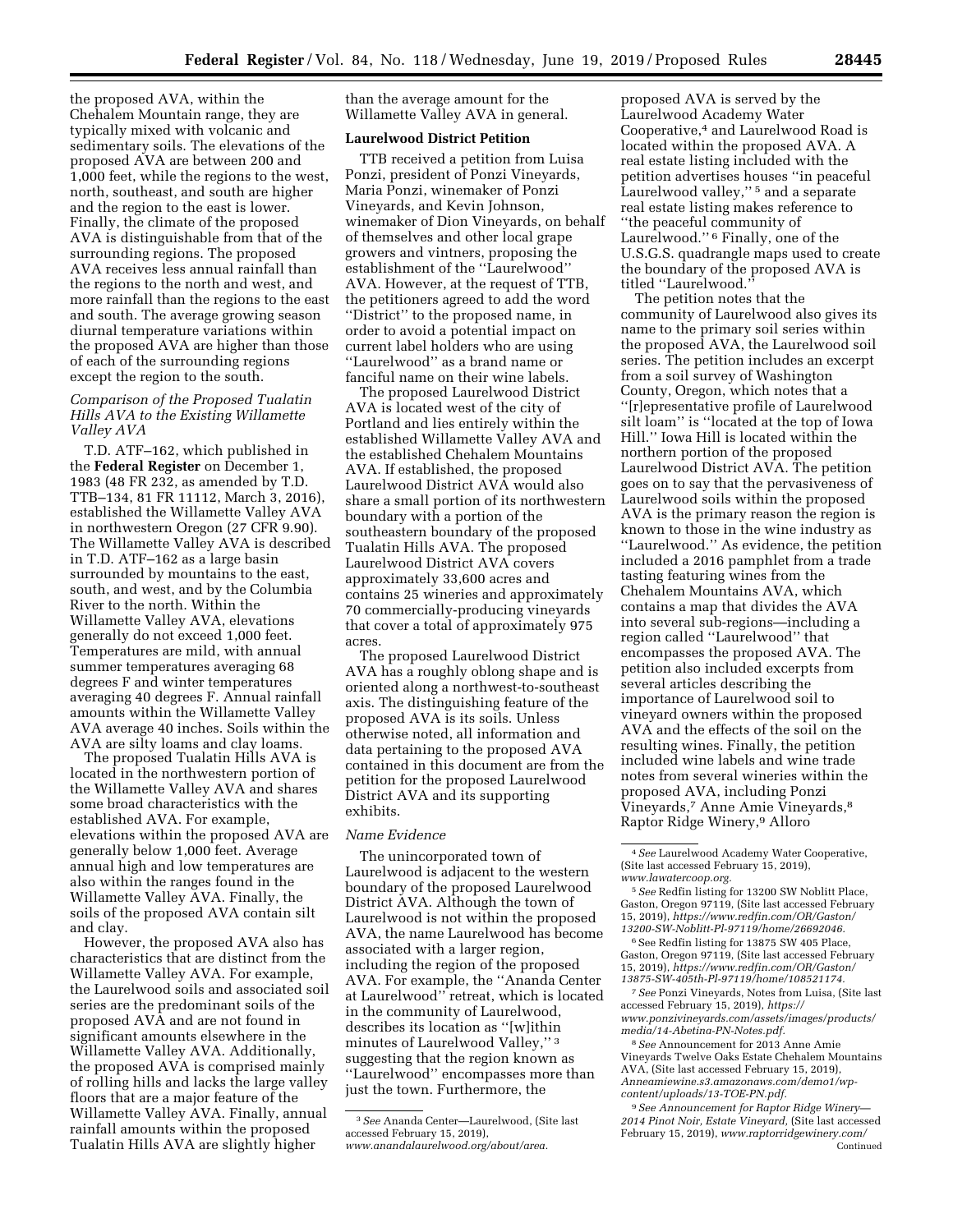Vineyard,<sup>10</sup> and Erath Winery,<sup>11</sup> which all mention the presence of Laurelwood soils in their vineyards.

# *Boundary Evidence*

The proposed Laurelwood District AVA is located in the Chehalem Mountains west of the cities Portland and Sherwood and south of the cities of Forest Grove, Cornelius, Hillsboro, and Scholls. According to the petition, the boundaries are drawn to separate the proposed AVA from regions where the Laurelwood soil is nonexistent or not as pervasive as it is within the proposed AVA. The northern and eastern boundaries of the proposed AVA are concurrent with the boundary of the established Chehalem Mountains AVA and separate the proposed AVA from both the Tualatin Valley and the proposed Tualatin Hills AVA. The southern and western boundaries of the proposed Laurelwood District AVA follow the crest of the Chehalem Mountains, and separate the northeasterly-oriented slopes of the proposed AVA from the southwesterlyfacing slopes of the western portion of the Chehalem Mountains.

## *Distinguishing Feature*

According to the petition, the distinguishing feature of the proposed AVA is the predominance of the Laurelwood soil series. Although Laurelwood soil exists outside the proposed Laurelwood District AVA, specifically within the proposed Tualatin Hills AVA to the northwest, the petition states that there are differences between the Laurelwood soil of the proposed Laurelwood District AVA and the Laurelwood soil of the proposed Tualatin Hills AVA. For instance, the Laurelwood soil of the proposed Laurelwood District AVA consist of loess combined with basalt that is older than the basalt found in the Laurelwood soil of the proposed Tualatin Hills AVA. However, the petition states that the primary distinction between the soils of the two proposed AVAs is the contiguity of Laurelwood soil within the proposed Laurelwood District AVA. Within the proposed Tualatin Hills AVA, large concentrations of Laurelwood soil are

*[PN14%20TechSheet.pdf.](https://www.allorovineyard.com/assets/client/File/AlloroJusPN14%20TechSheet.pdf)* 

dispersed throughout, separated by smaller regions without Laurelwood soils. By contrast, within the proposed Laurelwood District AVA, Laurelwood soil covers the entirety of the proposed AVA. Additionally, within the proposed Tualatin Hills AVA, Laurelwood soil is often mixed with related soil series, particularly Kinton and Cornelius soils. Within the proposed Laurelwood District AVA, Kinton and Cornelius soils exist only in small, isolated pockets along the eastern edge.

As previously mentioned, Laurelwood soil is desirable for vineyards because its moderate fertility does not cause overly vigorous growth and the depth to bedrock is sufficient to allow the vine's roots to penetrate deeply into the soil. Because the proposed Laurelwood District AVA has such a large concentration of Laurelwood soils, there are more potential locations for vineyards with this soil than there are within the proposed Tualatin Hills AVA.

To the east and northeast of the proposed Laurelwood District AVA, the soils are a variety of soils derived from the sediments of the Missoula Floods. To the southwest of the proposed AVA, within the Chehalem Mountains AVA, the soils are primarily Jory and Willakenzie soils. To the southeast of the proposed AVA, on Parrett Mountain, the soils are primarily of the Jory and Saum series.

## *Comparison of the Proposed Laurelwood District AVA to the Existing Willamette Valley AVA*

T.D. ATF–162, which published in the **Federal Register** on December 1, 1983, (48 FR 232, as amended by T.D. TTB–134, 81 FR 11112, March 3, 2016), established the Willamette Valley AVA in northwestern Oregon (27 CFR 9.90). The Willamette Valley AVA is described in T.D. ATF–162 as a large basin surrounded by mountains to the east, south, and west, and by the Columbia River to the north. Within the Willamette Valley AVA, elevations generally do not exceed 1,000 feet. Temperatures are mild, with annual summer temperatures averaging 68 degrees F and winter temperatures averaging 40 degrees F. Annual rainfall amounts within the Willamette Valley AVA average 40 inches. Soils within the AVA are silty loams and clay loams.

The proposed Laurelwood District AVA is located in the northwestern portion of the Willamette Valley AVA and shares several characteristics with the larger established AVA. For example, both the proposed AVA and the established AVA are within the rain shadow of the Cascade Mountains. As a result, both share similar annual rainfall amounts of between 40 and 50 inches. The average growing season temperatures within the proposed AVA are also similar to those of the established Willamette Valley AVA, as demonstrated by the number of growing degree days (GDDs) in both regions. According to a climate map included in the petition, both regions average between 1,500 and 2,000 GDDs.

However, the proposed Laurelwood District AVA also has characteristics that are distinct from the Willamette Valley AVA. For example, the Laurelwood soils are the predominant soils of the proposed AVA and are not found in significant amounts elsewhere in the Willamette Valley AVA, with the exception of the proposed Tualatin Hills AVA. The petition states that the primary soils for grape growing in the majority of the Willamette Valley AVA are Willakenzie, which is derived from marine sediments, and Jory, which is comprised of residuum derived from basalt. Additionally, the proposed Laurelwood District AVA does not contain broad valleys, which are found throughout the established Willamette Valley AVA.

## *Comparison of the Proposed Laurelwood District AVA to the Existing Chehalem Mountains AVA*

T.D. TTB–56, which published in the **Federal Register** on November 27, 2006  $(71$  FR 68458), established the Chehalem Mountains AVA (27 CFR 9.205) in northwestern Oregon, in the northern region of the Willamette Valley AVA. The Chehalem Mountains AVA is described in T.D. TTB–56 as a single, continuous landmass lifted from the floor of the Willamette Valley. The Chehalem Mountains AVA are bordered by the valley of the Tualatin River to the west and north, the wetlands of Rock Creek and Seely Ditch to the east, the floodplain of the Willamette River to the southeast, and the Chehalem Valley to the southwest. The topography of the AVA is characterized by mountainous and hillside terrain, with elevations between 200 and 1,600 feet. Most of the vineyards within the AVA are planted at elevations between 200 and 1,000 feet.

The proposed Laurelwood District AVA shares some of the same characteristics of the larger Chehalem Mountains AVA. For example, the proposed AVA consists of hilly-tomountainous terrain, and vineyards within the proposed AVA are planted at elevations between 200 and 1,000 feet. However, the Chehalem Mountains AVA contains a wide diversity of soils. The proposed Laurelwood District AVA, by contrast, is dominated by

*[assets/client/File/2014%20PN%20Estate%20](http://www.raptorridgewinery.com/assets/client/File/2014%20PN%20Estate%20Vineyard%20Media%20Sheet.pdf) [Vineyard%20Media%20Sheet.pdf.](http://www.raptorridgewinery.com/assets/client/File/2014%20PN%20Estate%20Vineyard%20Media%20Sheet.pdf)* 

<sup>10</sup>*See* Announcement for Alloro Vineyard—2014 Estate 'Justina' Pinot Noir, (Site last accessed February 15, 2019), *[https://www.](https://www.allorovineyard.com/assets/client/File/AlloroJusPN14%20TechSheet.pdf) [allorovineyard.com/assets/client/File/AlloroJus](https://www.allorovineyard.com/assets/client/File/AlloroJusPN14%20TechSheet.pdf)*

<sup>11</sup>*See* Announcement for Erath Winery—2014 Dion Vineyard Pinot Noir, (Site last accessed February 15, 2019), *[https://www.erath.com/files/](https://www.erath.com/files/FileResource/22244/ERAFS2014DionVineyardPinotN.pdf) [FileResource/22244/ERAFS2014DionVineyard](https://www.erath.com/files/FileResource/22244/ERAFS2014DionVineyardPinotN.pdf) [PinotN.pdf.](https://www.erath.com/files/FileResource/22244/ERAFS2014DionVineyardPinotN.pdf)*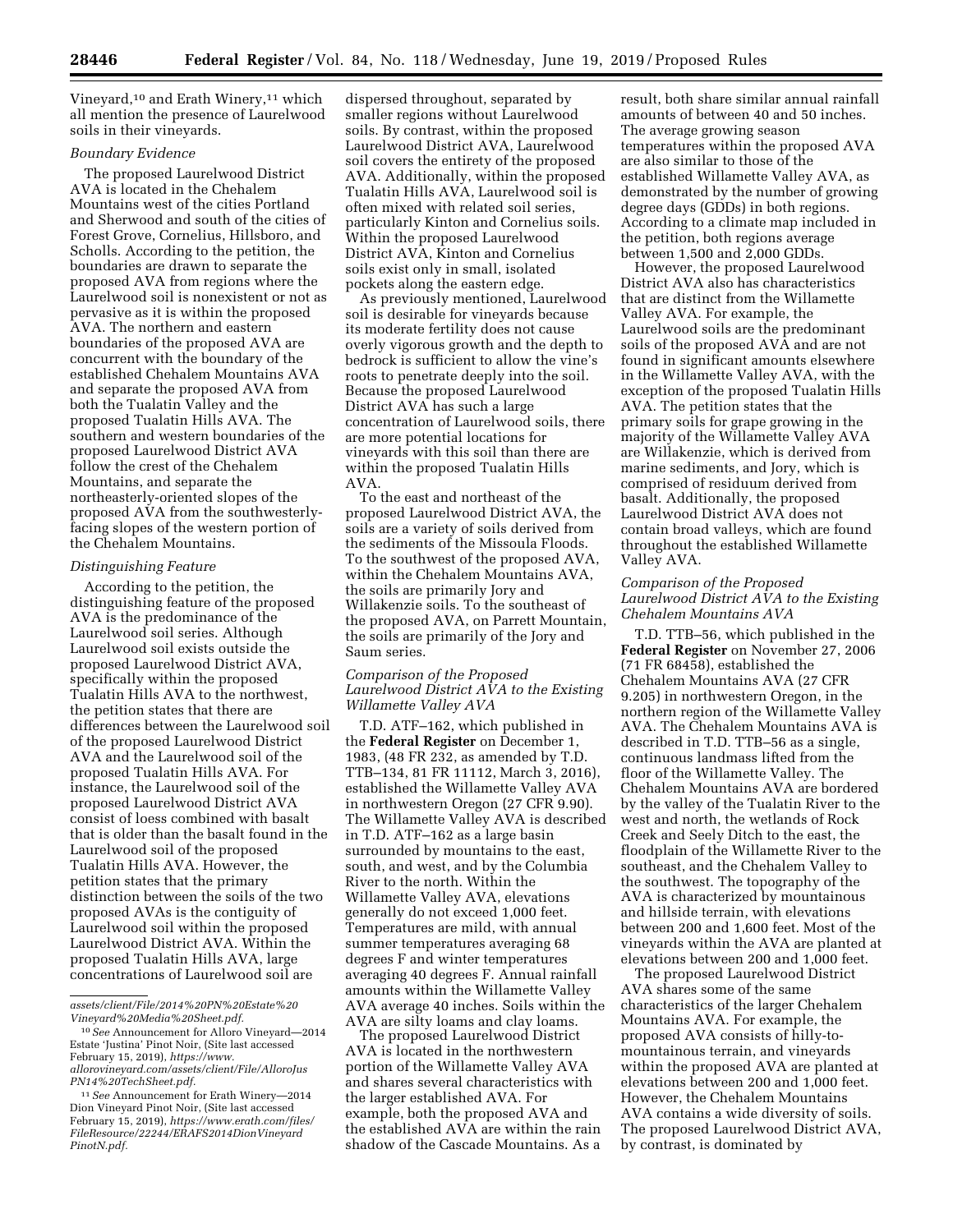Laurelwood soil, which is not found in the remainder of the Chehalem Mountains AVA.

## **TTB Determination**

TTB concludes that the petitions to establish the approximately 144,000 acre Tualatin Hills AVA and the approximately 33,600-acre Laurelwood District AVA merit consideration and public comment, as invited in this notice of proposed rulemaking.

## **Boundary Description**

See the narrative description of the boundary of the petitioned-for AVAs in the proposed regulatory text published at the end of this proposed rule.

## **Maps**

The petitioners provided the required maps, and they are listed below in the proposed regulatory text.

#### **Impact on Current Wine Labels**

Part 4 of the TTB regulations prohibits any label reference on a wine that indicates or implies an origin other than the wine's true place of origin. For a wine to be labeled with an AVA name, at least 85 percent of the wine must be derived from grapes grown within the area represented by that name, and the wine must meet the other conditions listed in  $\S 4.25(e)(3)$  of the TTB regulations (27 CFR 4.25(e)(3)). If the wine is not eligible for labeling with an AVA name and that name appears in the brand name, then the label is not in compliance and the bottler must change the brand name and obtain approval of a new label. Similarly, if the AVA name appears in another reference on the label in a misleading manner, the bottler would have to obtain approval of a new label. Different rules apply if a wine has a brand name containing an AVA name that was used as a brand name on a label approved before July 7, 1986. See § 4.39(i)(2) of the TTB regulations (27  $CFR$  4.39(i)(2)) for details.

If TTB establishes the proposed Tualatin Hills AVA, its name, ''Tualatin Hills,'' will be recognized as a name of viticultural significance under § 4.39(i)(3) of the TTB regulations (27 CFR 4.39(i)(3)). The text of the proposed regulation clarifies this point. Consequently, wine bottlers using the name ''Tualatin Hills'' in a brand name, including a trademark, or in another label reference as to the origin of the wine, would have to ensure that the product is eligible to use the AVA name as an appellation of origin if this proposed rule is adopted as a final rule. TTB is not proposing ''Tualatin,'' standing alone, as a term of viticultural significance if the proposed AVA is

established, in order to avoid a potential conflict with a current label holder. Accordingly, the proposed part 9 regulatory text set forth in this document specifies only the full name ''Tualatin Hills'' as a term of viticultural significance for purposes of part 4 of the TTB regulations.

The approval of the proposed Tualatin Hills AVA would not affect any existing AVA, and any bottlers using ''Tualatin Hills'' as an appellation of origin or in a brand name for wines made from grapes grown within the Tualatin Hills AVA would not be affected by the establishment of this new AVA. The establishment of the proposed Tualatin Hills AVA would allow vintners to use ''Tualatin Hills'' and ''Willamette Valley'' as appellations of origin for wines made from grapes grown within the proposed Tualatin Hills AVA, if the wines meet the eligibility requirements for the appellation.

If TTB establishes the proposed Laurelwood District AVA, only its entire name, ''Laurelwood District,'' will be recognized as a name of viticultural significance under § 4.39(i)(3) of the TTB regulations (27 CFR 4.39(i)(3)). The text of the proposed regulation clarifies this point. Consequently, wine bottlers using the name ''Laurelwood District'' in a brand name, including a trademark, or in another label reference as to the origin of the wine, would have to ensure that the product is eligible to use the AVA name as an appellation of origin if this proposed rule is adopted as a final rule. TTB is not proposing ''Laurelwood,'' standing alone, as a term of viticultural significance if the proposed AVA is established, in order to avoid a potential conflict with current label holders. Accordingly, the proposed part 9 regulatory text set forth in this document specifies only the full name ''Laurelwood District'' as a term of viticultural significance for purposes of part 4 of the TTB regulations.

The approval of the proposed Laurelwood District AVA would not affect any existing AVA, and any bottlers using ''Laurelwood District'' as an appellation of origin or in a brand name for wines made from grapes grown within the Laurelwood District AVA would not be affected by the establishment of this new AVA. The establishment of the proposed Laurelwood District AVA would allow vintners to use ''Laurelwood District,'' ''Chehalem Mountains,'' and ''Willamette Valley'' as appellations of origin for wines made from grapes grown within the proposed Laurelwood District AVA, if the wines meet the

eligibility requirements for the appellation.

## **Public Participation**

## *Comments Invited*

TTB invites comments from interested members of the public on whether it should establish the proposed AVAs. TTB is also interested in receiving comments on the sufficiency and accuracy of the name, boundary, climate, soils, and other required information submitted in support of the petitions. With regards to the proposed Tualatin Hills AVA, TTB is interested in comments on whether the evidence submitted in the petition regarding the distinguishing features of the proposed AVA sufficiently differentiates it from the existing Willamette Valley AVA, which the proposed AVA is located within, and from the proposed neighboring Laurelwood District AVA. TTB is also interested in comments on whether the geographic features of the proposed Tualatin Hills AVA are so distinguishable from the surrounding Willamette Valley AVA that the proposed AVA should no longer be part of the established AVA. Please provide any available specific information in support of your comments.

With regards to the proposed Laurelwood District AVA, TTB is interested in comments on whether the evidence submitted in the petition regarding the distinguishing features of the proposed AVA sufficiently differentiates it from both the existing Willamette Valley and Chehalem Mountains AVAs, both of which contain the proposed AVA, and from the proposed neighboring Tualatin Hills AVA. TTB is also interested in comments on whether the geographic features of the proposed Laurelwood District AVA are so distinguishable from the surrounding Willamette Valley and Chehalem Mountains AVAs that the proposed AVA should no longer be part of one or both of the existing AVAs. Please provide any available specific information in support of your comments.

Because of the potential impact of the establishment of the proposed Tualatin Hills AVA on wine labels that include the term ''Tualatin Hills'' and the proposed Laurelwood District AVA on wine labels that include the term ''Laurelwood District,'' as discussed above under Impact on Current Wine Labels, TTB is particularly interested in comments regarding whether there will be a conflict between the proposed AVA names and currently used brand names. If a commenter believes that a conflict will arise, the comment should describe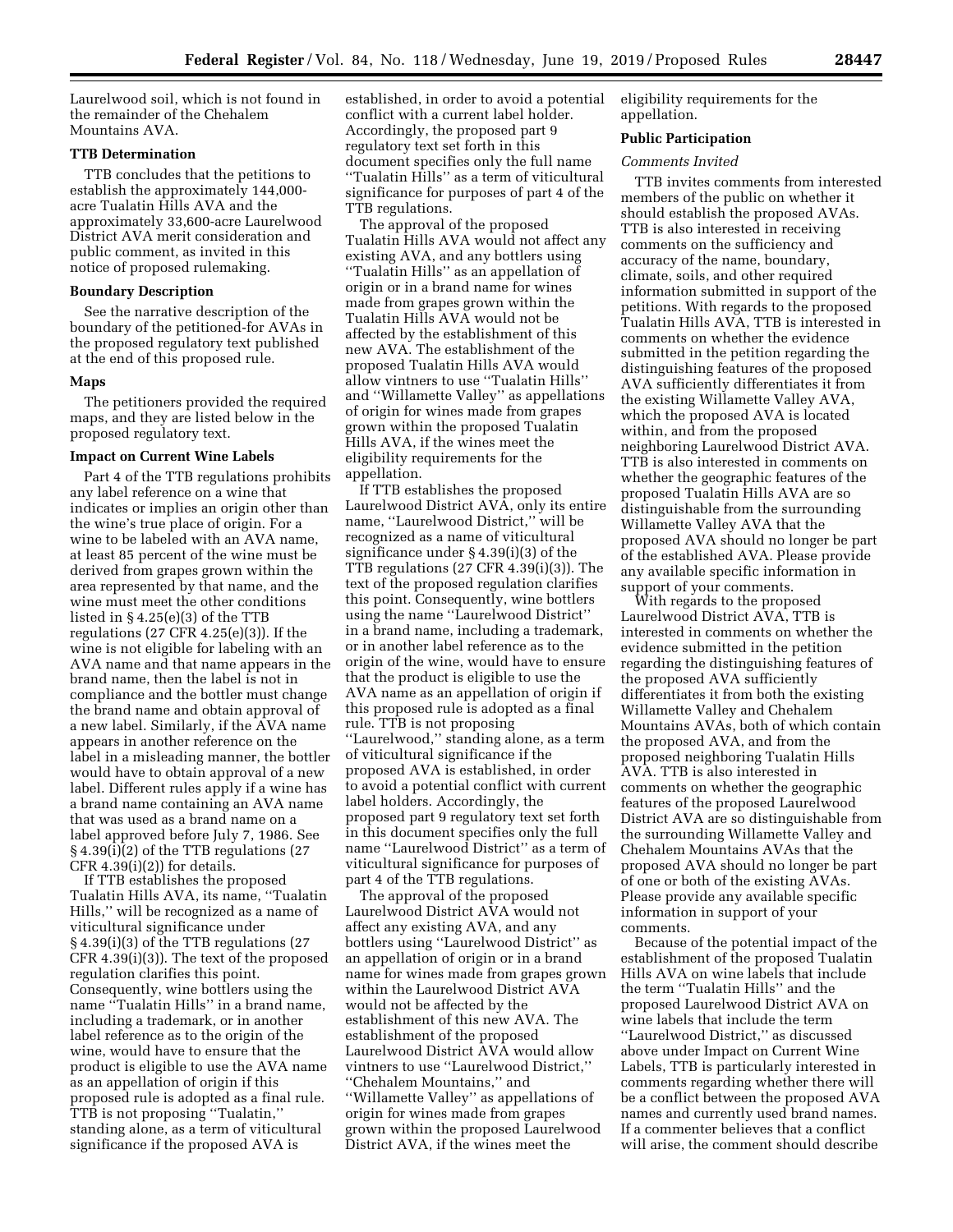the nature of that conflict, including any anticipated negative economic impact that approval of the proposed AVA will have on an existing viticultural enterprise. TTB is also interested in receiving suggestions for ways to avoid conflicts, for example, by adopting a modified or different name for the AVA.

## *Submitting Comments*

You may submit comments on this notice by using one of the following three methods:

• *Federal e-Rulemaking Portal:* You may send comments via the online comment form posted with this notice within Docket No. TTB–2019–0003 on ''*Regulations.gov*,'' the Federal erulemaking portal, at *[http://](http://www.regulations.gov) [www.regulations.gov.](http://www.regulations.gov)* A direct link to that docket is available under Notice No. 181 on the TTB website at *[https://](https://www.ttb.gov/wine/wine-rulemaking.shtml)  [www.ttb.gov/wine/wine-](https://www.ttb.gov/wine/wine-rulemaking.shtml)*

*[rulemaking.shtml.](https://www.ttb.gov/wine/wine-rulemaking.shtml)* Supplemental files may be attached to comments submitted via *Regulations.gov*. For complete instructions on how to use *Regulations.gov*, visit the site and click on the ''Help'' tab.

• *U.S. Mail:* You may send comments via postal mail to the Director, Regulations and Rulings Division, Alcohol and Tobacco Tax and Trade Bureau, 1310 G Street NW, Box 12, Washington, DC 20005.

• *Hand Delivery/Courier:* You may hand-carry your comments or have them hand-carried to the Alcohol and Tobacco Tax and Trade Bureau, 1310 G Street NW, Suite 400, Washington, DC 20005.

Please submit your comments by the closing date shown above in this notice. Your comments must reference Notice No. 181 and include your name and mailing address. Your comments also must be made in English, be legible, and be written in language acceptable for public disclosure. TTB does not acknowledge receipt of comments, and TTB considers all comments as originals.

In your comment, please clearly state if you are commenting for yourself or on behalf of an association, business, or other entity. If you are commenting on behalf of an entity, your comment must include the entity's name, as well as your name and position title. If you comment via *Regulations.gov*, please enter the entity's name in the ''Organization'' blank of the online comment form. If you comment via postal mail or hand delivery/courier, please submit your entity's comment on letterhead.

You may also write to the Administrator before the comment closing date to ask for a public hearing. The Administrator reserves the right to determine whether to hold a public hearing.

## *Confidentiality*

All submitted comments and attachments are part of the public record and subject to disclosure. Do not enclose any material in your comments that you consider to be confidential or inappropriate for public disclosure.

#### *Public Disclosure*

TTB will post, and you may view, copies of this notice, selected supporting materials, and any online or mailed comments received about this proposal within Docket No. TTB–2019– 0003 on the Federal e-rulemaking portal, *Regulations.gov*, at *[http://](http://www.regulations.gov) [www.regulations.gov.](http://www.regulations.gov)* A direct link to that docket is available on the TTB website at *[https://www.ttb.gov/wine/](https://www.ttb.gov/wine/wine_rulemaking.shtml)  wine*\_*[rulemaking.shtml](https://www.ttb.gov/wine/wine_rulemaking.shtml)* under Notice No. 181. You may also reach the relevant docket through the *Regulations.gov* search page at *[http://](http://www.regulations.gov) [www.regulations.gov.](http://www.regulations.gov)* For information on how to use *Regulations.gov*, click on the site's ''Help'' tab.

All posted comments will display the commenter's name, organization (if any), city, and State, and, in the case of mailed comments, all address information, including email addresses. TTB may omit voluminous attachments or material that the Bureau considers unsuitable for posting.

You may also view copies of this notice, all related petitions, maps and other supporting materials, and any electronic or mailed comments that TTB receives about this proposal by appointment at the TTB Information Resource Center, 1310 G Street NW, Suite 400, Washington, DC 20005. You may also obtain copies at 20 cents per 8.5- x 11-inch page. Please note that TTB is unable to provide copies of USGS maps or other similarly-sized documents that may be included as part of the AVA petition. Contact TTB's Regulations and Rulings Division at the above address, by email at *[https://](https://www.ttb.gov/webforms/contact_RRD.shtm) [www.ttb.gov/webforms/contact](https://www.ttb.gov/webforms/contact_RRD.shtm)*\_ *[RRD.shtm,](https://www.ttb.gov/webforms/contact_RRD.shtm)* or by telephone at 202–453– 1039, ext. 175, to schedule an appointment or to request copies of comments or other materials.

## **Regulatory Flexibility Act**

TTB certifies that this proposed regulation, if adopted, would not have a significant economic impact on a substantial number of small entities. The proposed regulation imposes no new reporting, recordkeeping, or other administrative requirement. Any benefit derived from the use of a viticultural

area name would be the result of a proprietor's efforts and consumer acceptance of wines from that area. Therefore, no regulatory flexibility analysis is required.

## **Executive Order 12866**

It has been determined that this proposed rule is not a significant regulatory action as defined by Executive Order 12866 of September 30, 1993. Therefore, no regulatory assessment is required.

#### **Drafting Information**

Karen A. Thornton of the Regulations and Rulings Division drafted this notice of proposed rulemaking.

## **List of Subjects in 27 CFR Part 9**

## Wine.

## **Proposed Regulatory Amendment**

For the reasons discussed in the preamble, TTB proposes to amend title 27, chapter I, part 9, Code of Federal Regulations, as follows:

## **PART 9—AMERICAN VITICULTURAL AREAS**

■ 1. The authority citation for part 9 continues to read as follows:

**Authority:** 27 U.S.C. 205.

## **Subpart C—Approved American Viticultural Areas**

■ 2. Subpart C is amended by adding § 9. to read as follows:

#### **§ 9.**\_\_\_\_ **Tualatin Hills.**

(a) *Name.* The name of the viticultural area described in this section is ''Tualatin Hills''. For purposes of part 4 of this chapter, ''Tualatin Hills'' is a term of viticultural significance.

(b) *Approved maps.* The 6 United States Geological Survey (USGS) 1:24,000 scale topographic maps and the single 1:250,000 scale topographic map used to determine the boundary of the Tualatin Hills viticultural area are titled:

- (1) Vancouver, 1974 (1:250,000);
- 
- (2) Dixie Mountain, OR, 2014;
- (3) Gaston, OR, 2014;
- (4) Laurelwood, OR, 2014;
- (5) Forest Grove, OR, 2014;
- (6) Hillsboro, OR, 2014; and
- (7) Linnton, OR, 2014.

(c) *Boundary.* The Tualatin Hills viticultural area is located in Clackamas, Multnomah and Washington Counties, in Oregon. The boundary of the Tualatin Hills viticultural area is as described below:

(1) The beginning point is on the Dixie Mountain map at the intersection of North West Skyline Boulevard and North West Moreland Road. From the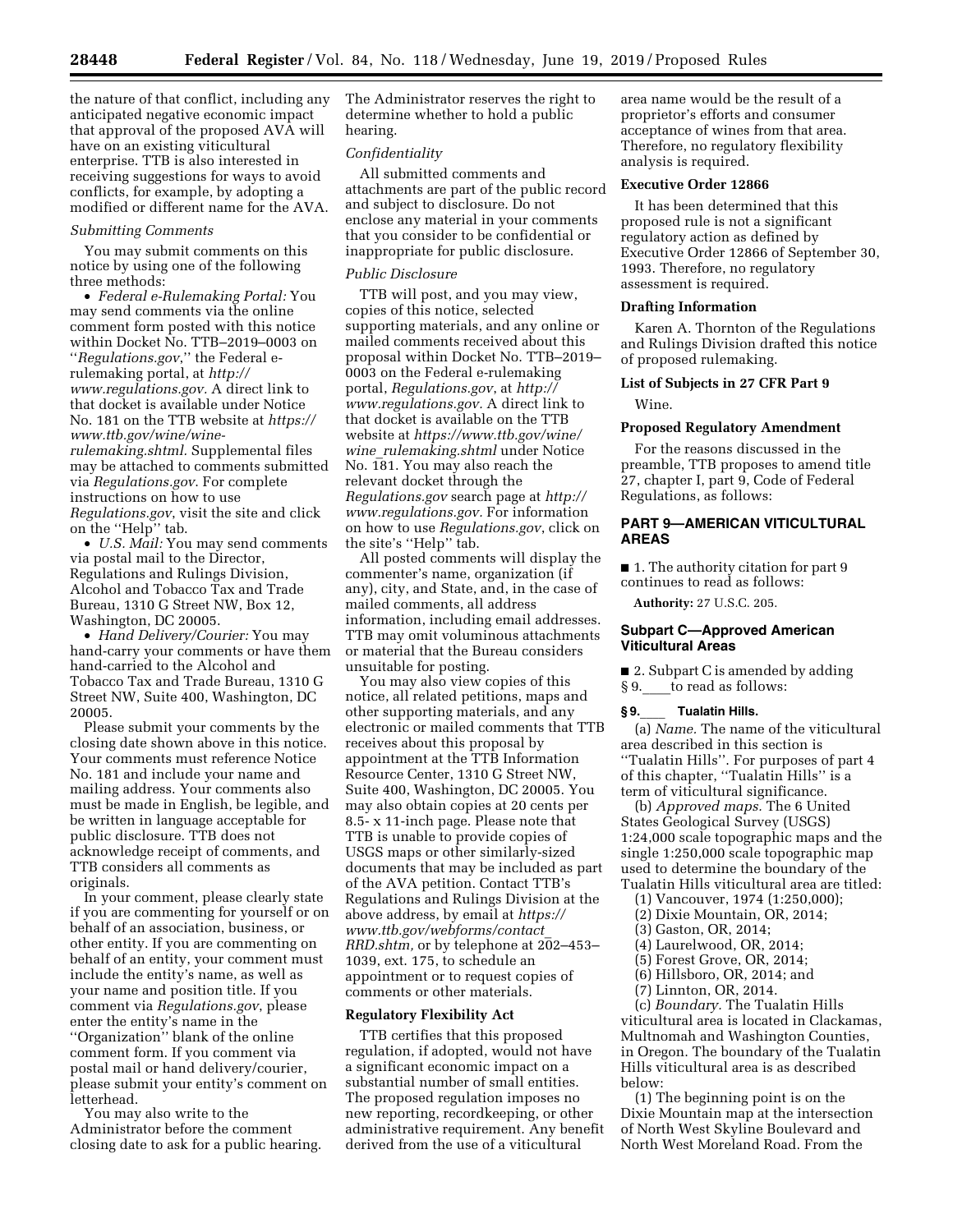beginning point, proceed southwesterly along North West Moreland Road for approximately 1.3 miles to road's intersection with the Multnomah– Washington County line; then

(2) Proceed south along the Multnomah–Washington County for approximately 1.2 miles to the county line's intersection with the 1,000-foot elevation contour; then

(3) Proceed northwesterly along the 1,000-foot elevation contour, crossing onto the Vancouver map and continuing generally southwesterly along the meandering 1,000-foot elevation contour to its intersection with the Washington– Yamhill County line; then

(4) Proceed east along the Washington–Yamhill County line, crossing onto the Gaston map, to the intersection of the county line with NW South Road; then

(5) Proceed northeast along NW South Road to its intersection with SW South Road; then

(6) Proceed northeasterly along SW South Road to its intersection with the 200-foot elevation contour; then

(7) Proceed easterly along the 200-foot elevation contour for approximately 1.9 miles to its intersection with East Main Street/SW Gaston Road in the village of Gaston; then

(8) Proceed south, then east along SW Gaston Road for approximately 0.9 mile, crossing onto the Laurelwood map, to the road's intersection with the 240-foot contour line just south of an unnamed road known locally as SW Dixon Mill Road; then

(9) Proceed north along the meandering 240-foot elevation contour for approximately 5 miles to its intersection with SW Sandstrom Road; then

(10) Proceed west along SW Sandstrom Road for approximately 0.15 mile to its third crossing of the 200-foot elevation contour; then

(11) Proceed northwesterly and then northeasterly along the meandering 200 foot contour line for approximately 2.9 miles to its intersection with an unnamed road known locally as SW Fern Hill Road, north of an unnamed road known locally as SW Blooming Fern Hill Road; then

(12) Proceed north along SW Fern Hill Road for approximately 1.2 miles, crossing onto the Forest Grove map, to the road's intersection with Oregon Highway 47; then

(13) Proceed northerly along Oregon Highway 47 for approximately 7.6 miles to its intersection with Oregon Highway 6/NW Wilson River Highway; then

(14) Proceed east along Oregon Highway 6/NW Wilson River Highway for approximately 2.5 miles to its intersection with Sunset Highway; then

(15) Proceed southeast along Sunset Highway for approximately 2.3 miles to its intersection with the railroad tracks; then

(16) Proceed east along the railroad tracks, crossing onto the Hillsboro map, to the intersection of the railroad tracks and an unnamed road known locally as NW Dick Road; then

(17) Proceed south along NW Dick Road for approximately 0.3 mile to its intersection with NW Phillips Road; then

(18) Proceed east along NW Phillips Road for approximately 1.2 miles, crossing onto the Linnton map, to the road's intersection with an unnamed road known locally as NW Old Cornelius Pass Road; then

(19) Proceed northeast along NW Old Cornelius Pass Road to its intersection with NW Skyline Boulevard Road; then

(20) Proceed north and west along NW Skyline Boulevard for approximately 10.5 miles, crossing over the northeast corner of the Hillsboro map and onto the Dixie Mountain map and then returning to the beginning point.

■ 3. Subpart C is amended by adding § 9. to read as follows:

#### **§ 9.**\_\_\_\_ **Laurelwood District.**

(a) *Name.* The name of the viticultural area described in this section is ''Laurelwood District''. For purposes of part 4 of this chapter, ''Laurelwood District'' is a term of viticultural significance.

(b) *Approved maps.* The six United States Geological Survey (USGS) 1:24,000 scale topographic maps used to determine the boundary of the Laurelwood District viticultural area are titled:

(1) Laurelwood, OR, 2014; (2) Scholls, Oreg., 1961; photorevised 1985;

(3) Newberg, OR, 2014;

(4) Beaverton, Oreg., 1961; photorevised 1984;

(5) Sherwood, Oreg., 1961;

photorevised 1985; and

(6) Dundee, Oreg., 1956; revised 1993. (c) *Boundary.* The Laurelwood District viticultural area is located in Washington and Yamhill Counties, in Oregon. The boundary of the Laurelwood District viticultural area is as described below:

(1) The beginning point is on the Laurelwood map at the intersection of Winters Road and Blooming Fern Hill Road in section 17, T1S/R3W. From the beginning point, proceed west then northwest along Blooming Fern Hill Road for approximately 0.4 mile to its

intersection with the 200-foot elevation contour; then

(2) Proceed north then northeasterly along the 200-foot elevation contour for 1.5 miles to its intersection with SW La Follette Road; then

(3) Proceed south along SW La Follette Road for 0.25 mile to its intersection with the 240-foot elevation contour, north of Blooming Fern Hill Road; then

(4) Proceed easterly then southerly along the 240-foot elevation contour, crossing onto the Scholls map and back onto the Laurelwood map, for a total of 17 miles to the intersection of the elevation contour with SW Laurel Road; then

(5) Proceed east along SW Laurel Road for 0.15 mile to its intersection with the 200-foot elevation contour; then

(6) Proceed easterly along the 200-foot elevation contour, crossing over the Scholls map and onto the Newberg map, then crossing Heaton Creek and back onto the Scholls map for a total of 17.5 miles to the intersection of the elevation contour with Mountain Home Road east of Heaton Creek; then

(7) Proceed easterly then southerly along the 200-foot elevation contour, crossing over the Beaverton and Sherwood maps and back onto the Scholls map for a total of 8.9 miles to the intersection of the elevation contour with the middle tributary of an unnamed stream along the western boundary of section 24, T2S/R2W; then

(8) Proceed southeast along the 200 foot elevation contour, crossing over the northeast corner of the Newberg map and onto the Sherwood map, to the intersection of the elevation contour with Edy Road in section 25, T2S/R2W; then

(9) Proceed southwest along the 200 foot elevation contour, crossing onto the Newberg map and back onto the Sherwood map, to the intersection of the elevation contour with Elwert Road along the eastern boundary of section 25, T2S/R2W; then

(10) Proceed south along Elwert Road for 0.85 mile to its intersection with an unnamed highway known locally as Oregon Highway 99W, along the eastern boundary of section 36, T2S/R2W; then

(11) Proceed southwesterly along Oregon Highway 99W for 0.45 mile to its intersection with the 250-foot elevation contour immediately south of an unnamed tributary of Cedar Creek in section 36, T2S/R2W; then

(12) Proceed southerly along the 250 foot elevation contour for 1 mile to its intersection with Middleton Road in section 1, T2S/R2W; then